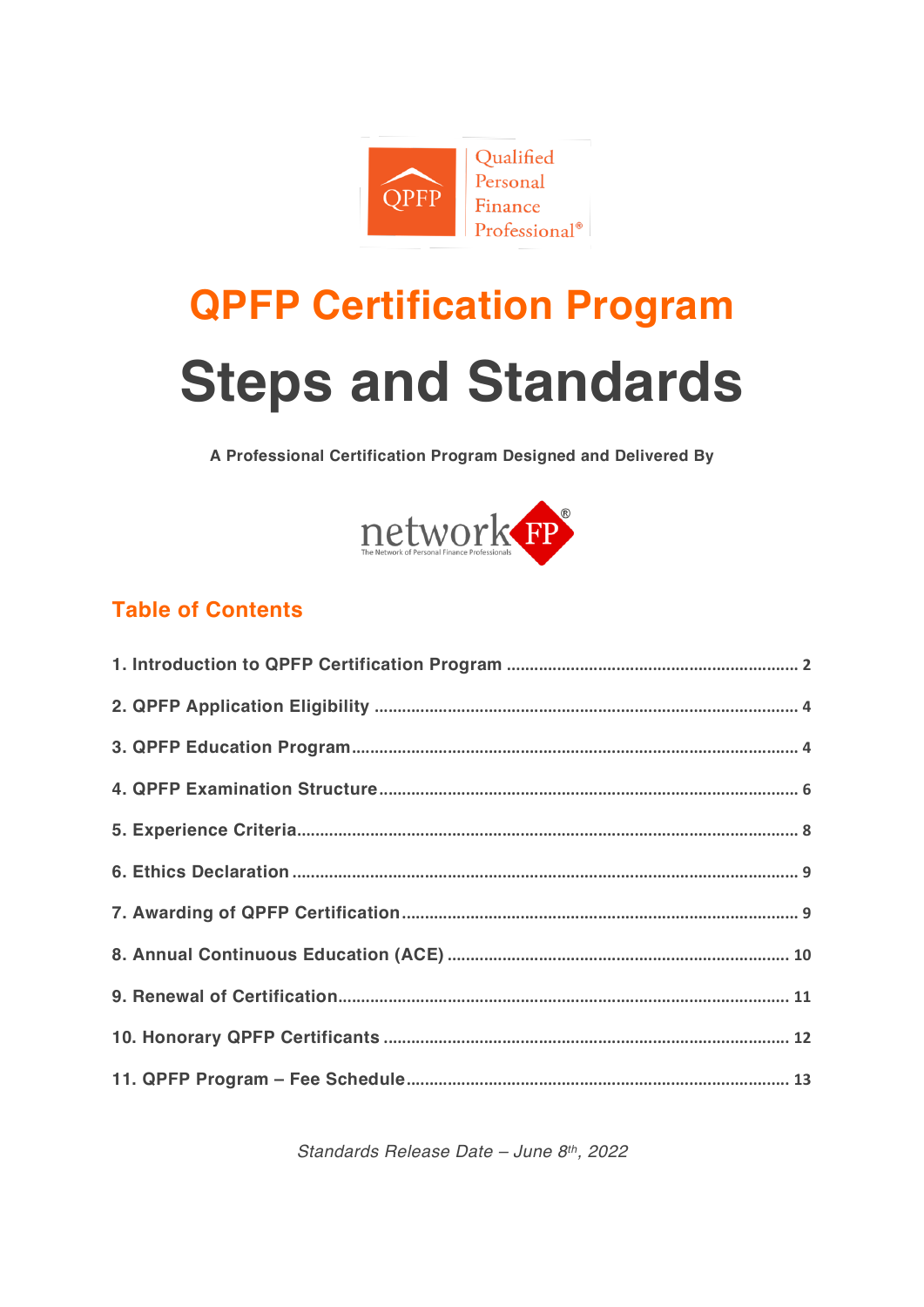



# **1. Introduction to QPFP Certification Program**

### **a) Purpose of Program**

QPFP Certification Program intends to create personal finance professionals whom the financial consumers can trust and work with full confidence to achieve complete financial wellbeing. Consumers expect the following attributes in their professional;

- 1) Domain Expertise
- 2) Ethical Conduct
- 3) Comprehensive Approach

QPFP Program is designed to create professionals with above traits / attributes.

### **b) Candidates Who Will Benefit from Program**

QPFP Certification Program will be beneficial to all existing and aspiring financial intermediaries who want to build a career / practice / business in the personal financial advisory & distribution area.

The program has been designed to cater to following categories of candidates;

- 1) Mutual Fund Distributors
- 2) Life Insurance Agents
- 3) Bankers & Relationship Managers
- 4) Stock Brokers and Sub-brokers
- 5) Professionals in Financial Services & Capital Markets space
- 6) Freshers (Graduate & PG) who are seeking employment or wish to be entrepreneurs
- 7) Career switchers from other industries and professions
- 8) Educated home-makers seeking to get back to working
- 9) Next generation & team members of existing financial intermediaries

Candidates in the above categories seeking to start or transition into a qualified personal finance professional will find QPFP Certification Program beneficial.

#### **c) Expected Program Results**

QPFP Certification Program is designed to help professionals offer their clients end to end personal finance solutions and help them achieve complete financial wellbeing.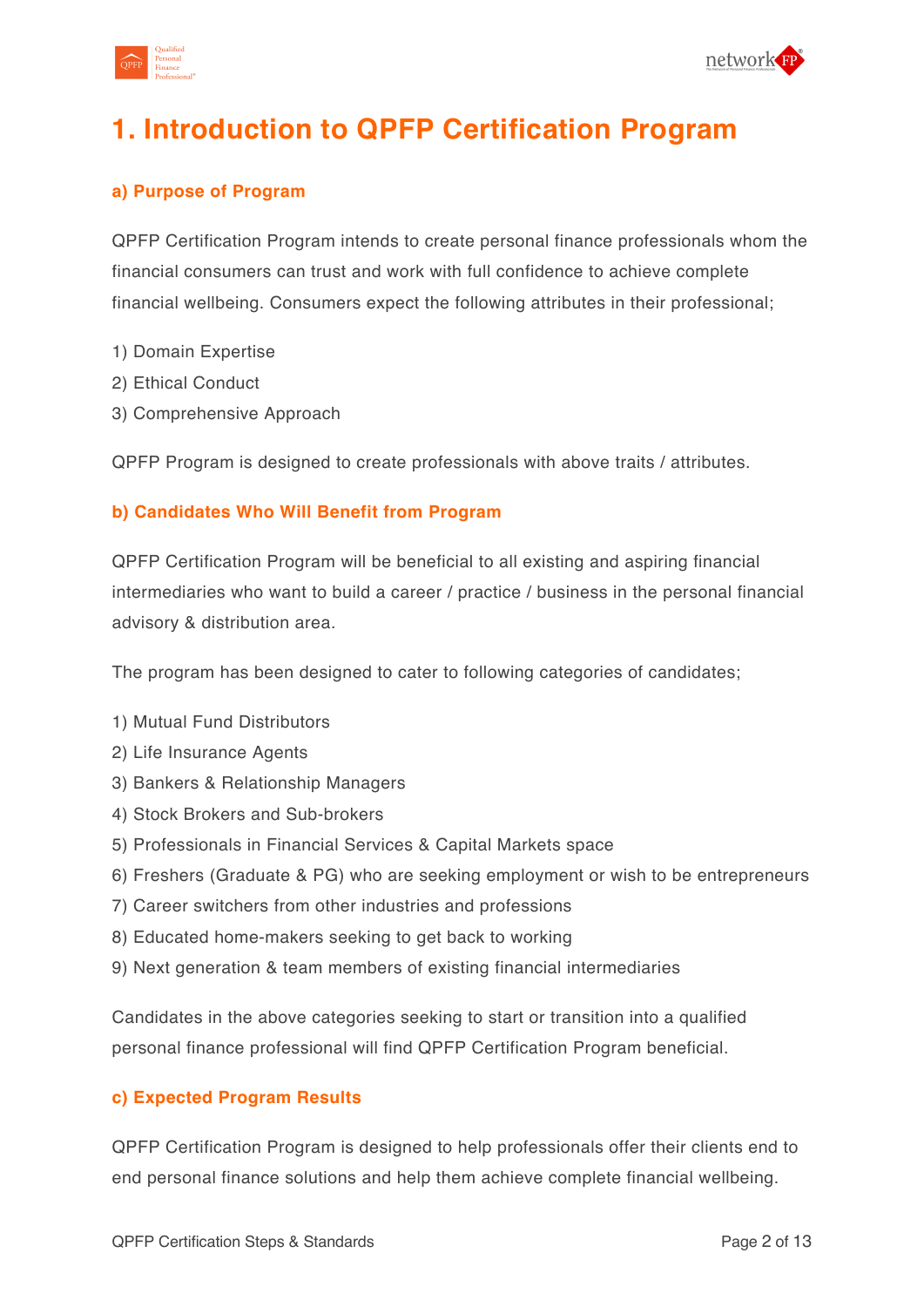



The program helps the candidates have the following approach and orientation when dealing with clients and building their career / practice;

- 1) Relationship Model
- 2) Clients for Life Approach
- 3) One Stop Solution for Clients
- 4) Holistic Solutions
- 5) Need-based Recommendations
- 6) Product Suitability Analysis

The above orientations are built into the QPFP Program curriculum design and education delivery model.

### **d) Steps & Standards of QPFP Certification**

To achieve the above program objectives & expected results for potential candidates, Network FP has designed systematic steps and rigorous standards to issue QPFP Certification to successful candidates meeting them. These steps and standards are described in the following image and following pages of this document.



### **Six Steps To QPFP® Certification**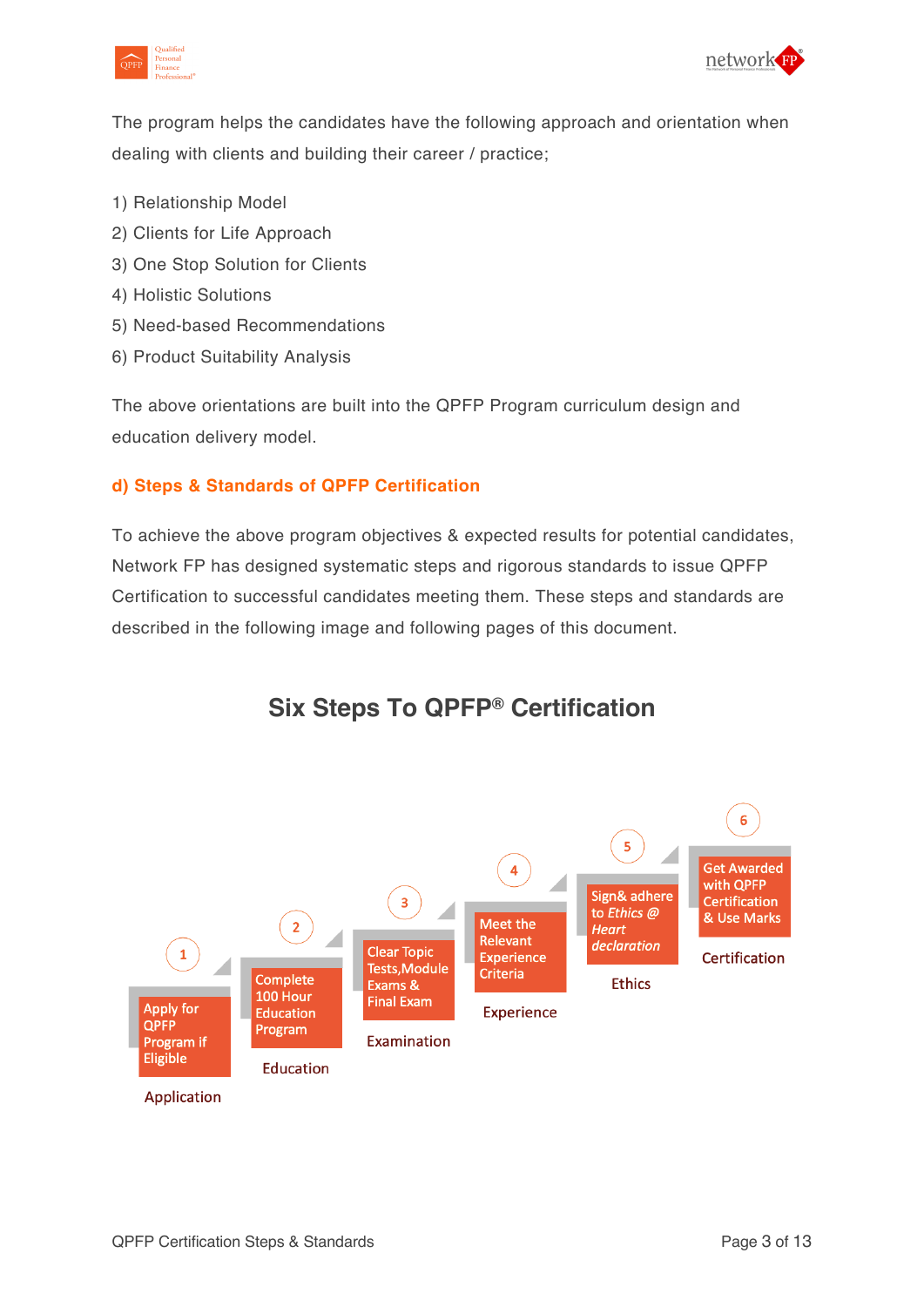



# **2. QPFP Application Eligibility**

Candidates wanting to enrol for QPFP Certification Program should meet both of the following two education eligibility criteria.

### **a) Formal Education**

The candidate should have completed graduation in any stream from a recognized university or institute. Even 3 years of formal full time education after 12<sup>th</sup> grade, may also be considered as meeting the minimum education requirement.

### **b) Industry / Professional Education**

Candidate should have cleared ANY ONE of the following industry or professional exams in Personal Finance related areas.

- NISM Certification VA / VB / XA / XB / others
- IRDA / PFRDA Certification
- NSE / BSE Certifications Exams
- CFP/ CWM (Cleared any one or all modules)
- CA (Cleared any one or all levels)
- CFA (Cleared any one or all levels)
- PG / MBA Finance/ Banking/ Insurance/ Investments or related to industry
- Any other course / exam will be subject to review

Candidates meeting the QPFP Application eligibility criteria can fill and submit the QPFP Application Form & submit documents digitally on Network FP Website.

Network FP verifies the application form, eligibility criteria and submitted documents. Network FP gives the confirmation for successful applicants.

# **3. QPFP Education Program**

QPFP Candidates must complete a 100-hour education program covering around 50 topics / 50 Protools under 4 modules. Below are details of QPFP Education Program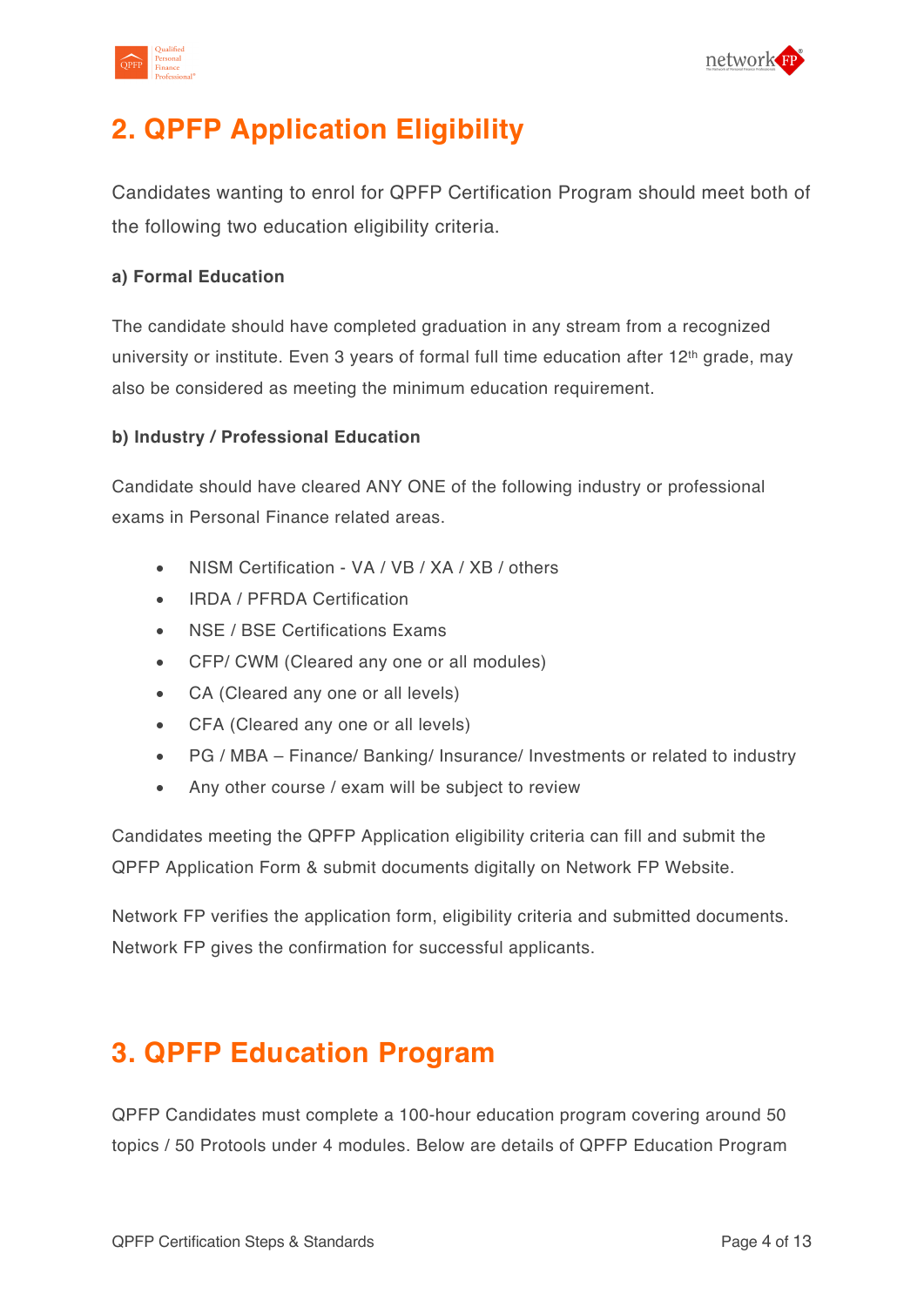



### **a) QPFP Curriculum**

QPFP Curriculum has been designed based on the understanding the needs of consumers and investors along with understanding gained from experienced personal finance professionals. The QPFP Curriculum has around 50 Topics and 50 ProTools under the following 4 Modules;

**Module 1 – Foundation Course for Personal Finance Professionals** 

**Module 2 – Designing Financial Solutions for Client Needs** 

**Module 3 – Analysing Financial Products for Client Suitability** 

**Module 4 – Financial Consultancy Processes for Client Success** 

*Complete QPFP Curriculum can be found here https://networkfp.com/qpfp/curriculum/*

### **b) QPFP Empanelled Trainers**

QPFP Trainers deliver the sessions of QPFP education program. QPFP Trainers are accomplished and practicing professionals in the area of personal finance. QPFP Trainers who are empanelled meet the following eligibility criteria;

- **a) Membership** Be a Network FP ProMember committing to continuous education
- **b) Education** Completed QPFP / CFP / CA / CFA / MBA / PG
- **c) Experience** Minimum 7 years experience in Personal Finance area

Apart from the above eligibility criteria, trainers are empanelled based on their training delivery skills, career / practice success and client-centric approach.

#### **c) QPFP Coaches**

QPFP Coaches help the candidates to complete the education program successfully, solve their queries and guide them on implementing learnings.

QPFP Coaches who are empanelled meet the following eligibility criteria;

- **a) Membership** Be a Network FP ProMember committing to continuous education
- **b) Education** Completed QPFP Certification Program
- **c) Experience** Minimum 5 years experience in Personal Finance area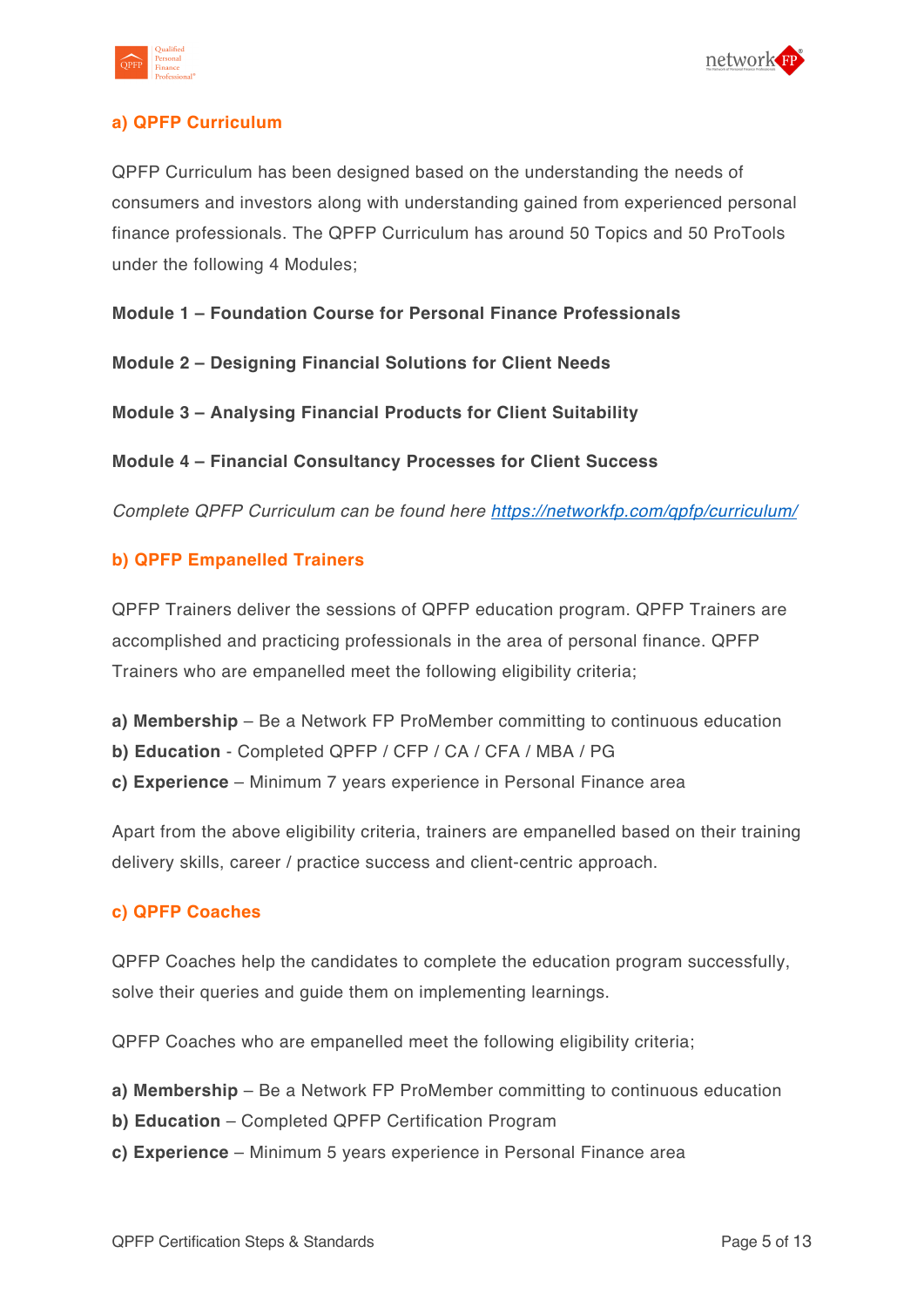



Apart from the above eligibility criteria, coaches are empanelled based on their coaching skills, practice success and client-centric approach.

### **d) QPFP Education Delivery Model**

QPFP Education is delivered to candidates in Batches and is based on guided learning. Program is delivered 100% online wherein sessions can be attended virtually by candidates from anywhere. The 100 hour program may be attended by QPFP candidates either via live sessions or through recordings as follows;

**a) Live Sessions** - Training Sessions are live streamed every week as per published schedule. Candidates are recommended to attend the sessions live if the timings are comfortable to them.

**b) Session Recordings** - Live sessions are recorded and uploaded immediately on same day and can be accessed in student online login portal. Candidates can attend as per convenience.

#### **e) QPFP ProTools & Assignments**

QPFP ProTools are ready-to-use tools, templates & formats designed by Network FP which QPFP candidates can learn & use. The ProTools are integral part of QPFP Education Program. The candidates are taught how to use these tools with demonstration and case studies. Network FP owns of copyrights of all ProTools and only QPFP Candidates & Certificants are licensed to use them.

QPFP Candidates are encouraged to do assignments based on QPFP ProTools. Assignments are voluntary and candidates are not required to submit them.

### **4. QPFP Examination Structure**

QPFP Candidates go through and clear a 3 level Examination structure comprising of topic tests, module exams and final examination. Upon clearing all 3 stages, the candidate becomes eligible to apply for QPFP Certification.

**L1 - Topic Tests:** Each topic test are conducted at the end of each session / topic. A candidate must clear at least 60% of the total topic tests (e.g. 30 tests out of 50 tests) to be eligible for the final examination.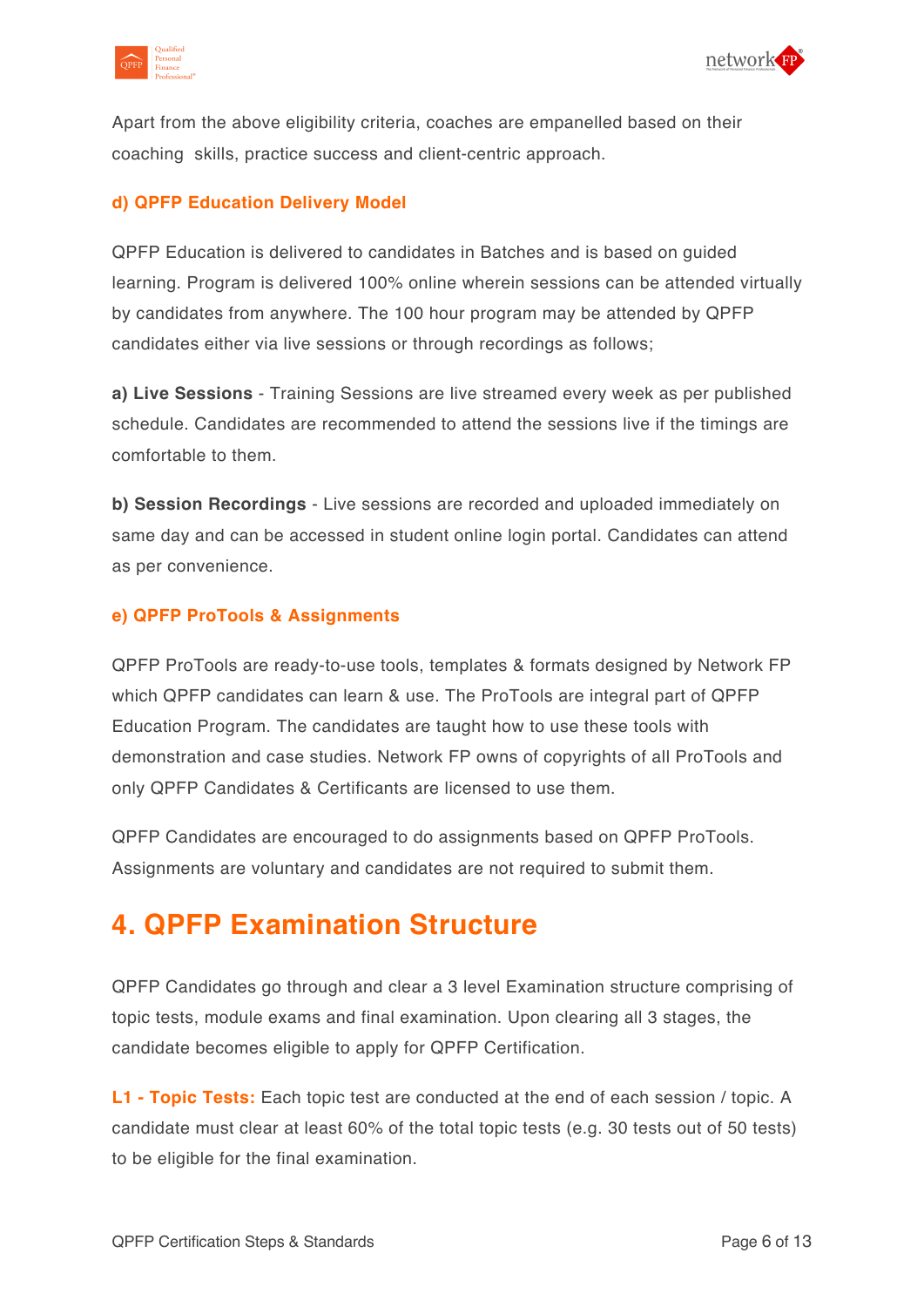



**L2 - Module Exams:** In addition to topic tests, a candidate must also clear all the 4 Module Exams to be eligible for the Final Examination. Module exams are conducted after each module.

**L3 - Final Examination:** QPFP Final Exam is the third level of examination and is conducted for those candidates who clear Level 1 (Topic tests) and Level 2 (Module exams). Mock exams are also conducted to help students prepare for final exams. Those clearing final become eligible to apply and get awarded with QPFP Certification.

| <b>S.N.</b>    | <b>Exam Details</b>     | Level 1<br><b>Topic Tests</b>         | Level <sub>2</sub><br><b>Module Exams</b> | Level 3<br><b>Final Exam</b> |
|----------------|-------------------------|---------------------------------------|-------------------------------------------|------------------------------|
| 1              | No. of Exams            | 45 to 50                              | $\overline{4}$                            | 1                            |
| $\overline{2}$ | Occurrence              | After each topic                      | After each<br>Module                      | After all Modules            |
| 3              | Time                    | 20 Mins Max                           | 120 Mins each                             | 240 Minutes                  |
| 4              | No. of Questions        | <b>10 Questions</b>                   | <b>68 Questions</b>                       | <b>135 Questions</b>         |
| 5              | <b>Total Marks</b>      | 10 Marks                              | 120 Marks                                 | 240 Marks                    |
| 6              | Passing                 | 60%                                   | 60%                                       | 60%                          |
| $\overline{7}$ | <b>Negative Marking</b> | No Negative                           | 25% negative                              | 25% negative                 |
| 8              | Supervision             | Self-Supervised                       | Self-Supervised                           | Proctored-Online             |
| 9              | Exam Mode               | Online MCQ                            | Online MCQ                                | Online MCQ                   |
| 10             | Exam Window             | Live or before<br><b>Module Exams</b> | Live or Within<br>One Week                | Live Only                    |

### **b) QPFP Examination Structure**

#### **c) Re-attempt of Examination**

**Topic Test** – A topic test can only be given once. Candidates cannot re-appear the topic test if he/she fails the test, however, they can access the correct answers to help understand the concepts and prepare well for the Module and Final Examination

**Module Exam** – If candidates fail in the Module Exam, then they can re-attempt the Module exam by paying the nominal re-attempt fee. A candidate can give upto maximum 3 attempts to clear the module exam.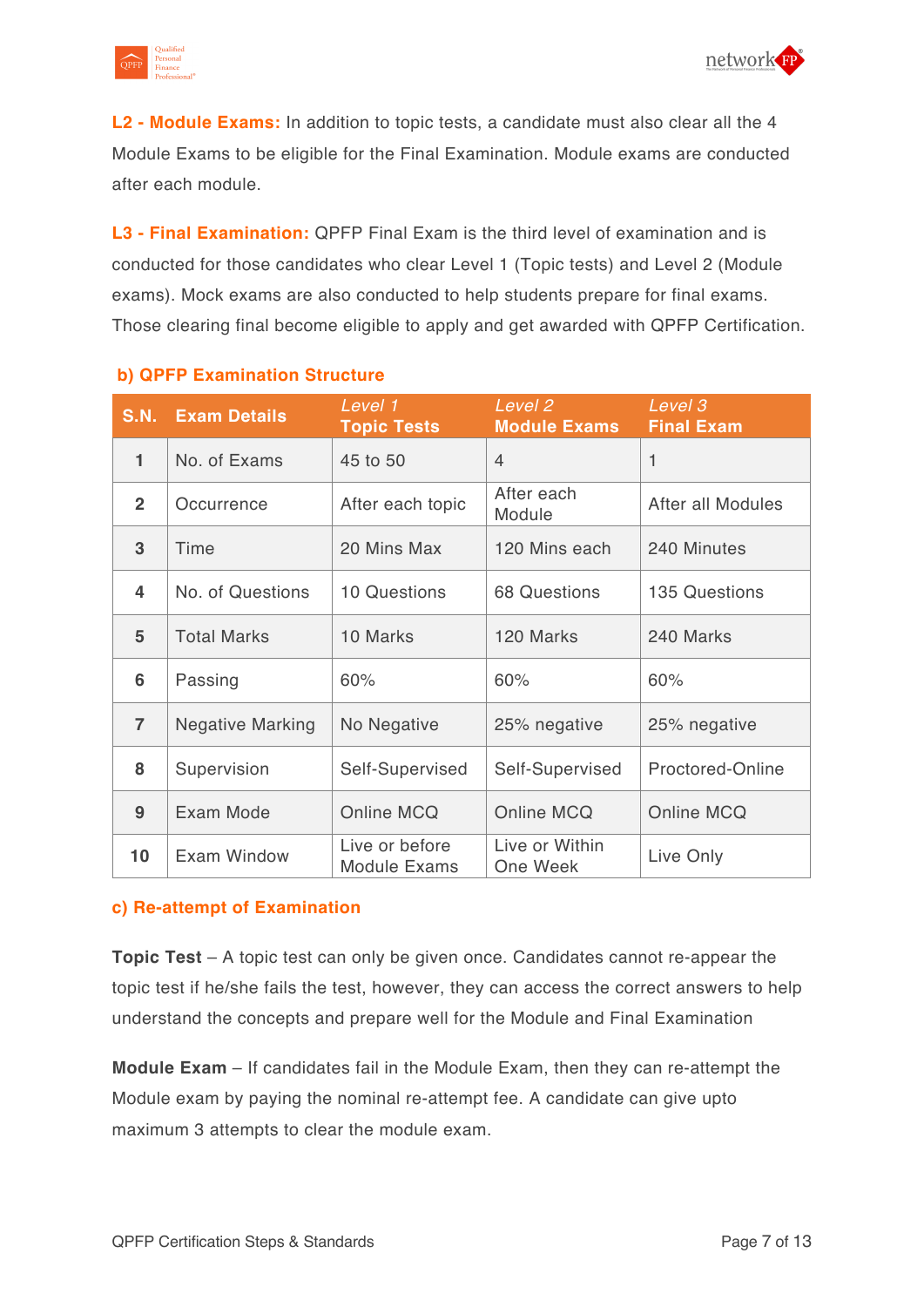



**Final Exam** – If candidates fails the Final Exam and they can re-attempt the Final exam by paying the re-attempt / extension fee. The Re-attempt is conducted after 3 months of the Final Exam for interested candidates. A candidate can give upto maximum 3 attempts to clear final exam within 1 year after completion of program.

Final Exams are conducted once in a Quarter i.e. 4 times in a year.

### **d) Disclosure of Correct Answers**

**Topic Test** – Score card with answer key of all the questions are available immediately once the candidate submits the test. Candidate can attempt the topic test only once.

**Module Exam & Final Exam** – To protect the question paper as candidates may reattempt later, and to maintain sanctity, score card or answer keys of Module Exams and Final Exams will not be shared.

### **5. Experience Criteria**

Upon clearing final exam, candidates can apply for getting awarded with QPFP Certification if they meet the experience criteria. Minimum **one year experience** in personal finance area is mandatory to apply for QPFP certification. Experience can be gained before the start of the program, during the program or after the program.

Experience in personal finance is defined as any function where in the candidate is involved any one or all the six steps of financial consultancy process directly or indirectly dealing with clients. (Understand, Analyse, Recommend, Execute, Monitor, Review).

Candidates who have successfully passed the final exam but do not meet the relevant experience criteria will have to complete the experience and then apply for certification. Experience of being employed or self-employed, both are valid.

#### **Submission of Experience Proof**

The following documents will be considered as valid experience proof of fulfilling the one year requirement: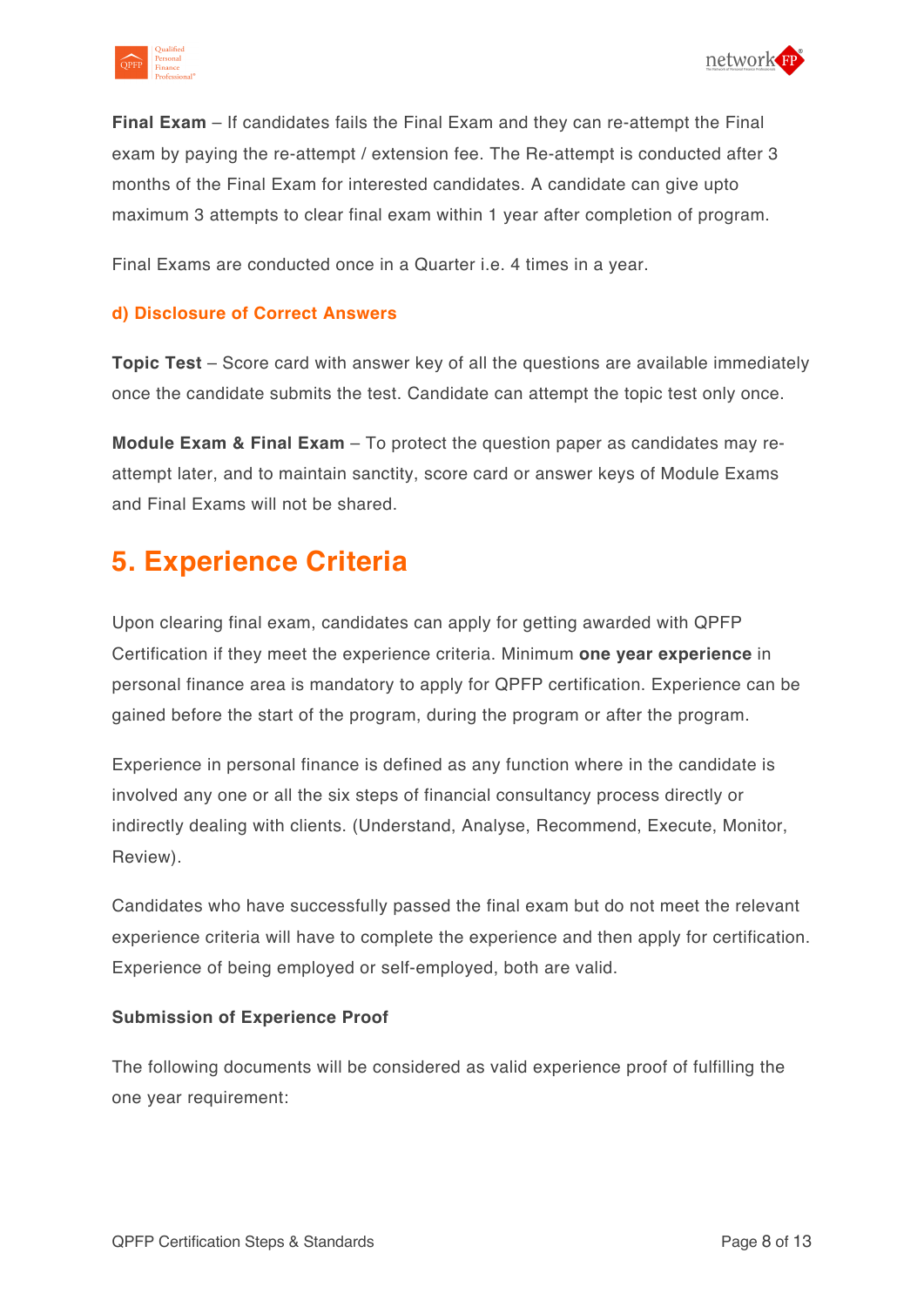



**Employed** - A letter from employer stating the candidate's name, number of years employed with firm, current job description etc. Or even the salary slip / appointment letter with date of joining will also be considered.

**Self-Employed** - Any one industry license certificate with date of issue and your name (like AMFI, IRDA, SEBI, etc) may be submitted or your empanelment letter with one of the product manufacturers like Mutual Fund Company or Insurance Company.

### **6. Ethics Declaration**

QPFP Candidates need to sign Network FP's Ethics @ Heart Declaration and agree to abide by ethical standards in their career, practice & business.

ETHICS stands for **Expertise, Transparency, Holistic, Integrity, Client-first, Solutions**. The conduct expected from QPFP candidates are as follows;

- 1) **Expertise** Continuously gain required domain expertise to serve clients
- 2) **Transparency** Maintain transparency & provide disclosures at all times with clients
- 3) **Holistic** Provide holistic recommendations addressing all aspects of financial life
- 4) **Integrity** Maintain integrity and honesty in all dealings with clients
- 5) **Client-first** Keep client's interest always first before their own
- 6) **Solutions** Offer need based solutions rather than just products

Ethics @ Heart Oath needs to be digitally signed by QPFP Candidates. Network FP encourages QPFP Certificants to display the oath in work space (physical) and in online space like websites (digital). And share with clients during the onboarding process, so that consumers and investors know what to expect from QPFP Certificants.

# **7. Awarding of QPFP Certification**

Following QPFP Candidates become eligible to get awarded with QPFP Certification;

- a) Completed the 100 hour education requirement
- b) Cleared the 3 levels of QPFP examinations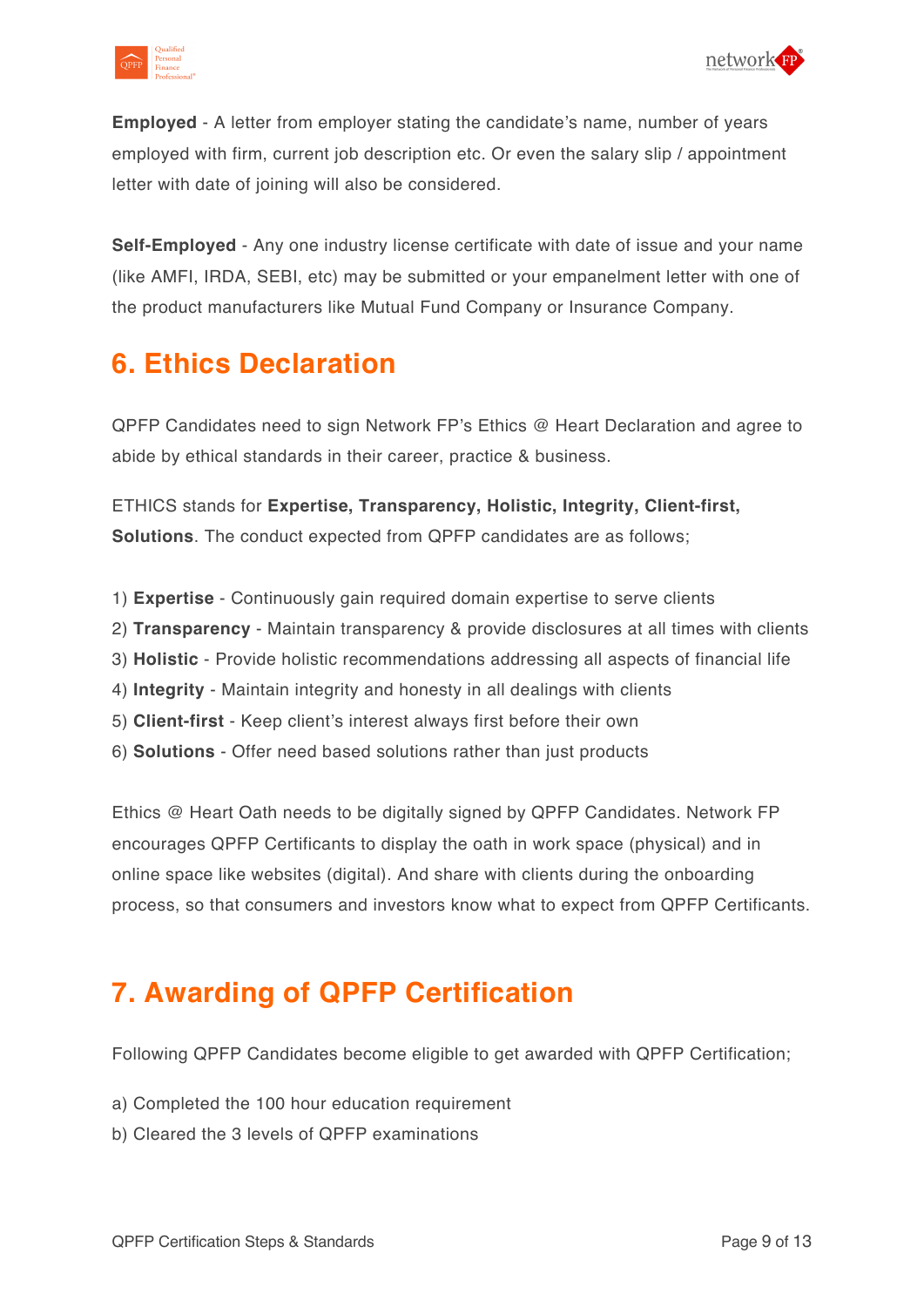



- b) Fulfilled relevant experience criteria and
- c) Signed Ethics @ Heart declaration

### **a) Application Process for QPFP Certification**

Eligible and interested QPFP Candidates can fill the QPFP Certification Form and pay the certification fees. Candidates should apply for certification within 3 years of clearing the Final examinations. If they do not apply for certification within the mentioned time frame then they will have to appear for the final exam again to get the QPFp Certification.

### **b) Awarding of QPFP Certification**

QPFP Certification is awarded during the QPFP Convocation ceremony conducted soon after the program. The candidates are issued both a physical certificate and a digital certificate. QPFP Candidate will be termed as QPFP Certificant once the certificate is awarded based on meeting the certification requirements. And such Certificants can start using the QPFP marks.

#### **c) QPFP Mark Usage by QPFP Certificants**

QPFP is a registered trademark of Network FP and shall be used by authorized Certificants only as per the published guidelines. **List of QPFP Marks that may used by QPFP Certificants;**

- I. Logo QPFP® Square logo
- II. Letters QPFP®
- III. Words Qualified Personal Finance Professional®
- IV. Adjectives QPFP Certificant, QPFP Practitioner

QPFP Marks may be used by candidates who have successfully applied for QPFP Certification and during the validity of certification from the Issue date till Validity date.

# **8. Annual Continuous Education (ACE)**

Continuous Education is an important component of any profession. As a professional, it's important to keep oneself updated with advanced knowledge, developments in industry and changes in financial products and solutions. For this QPFP Certificants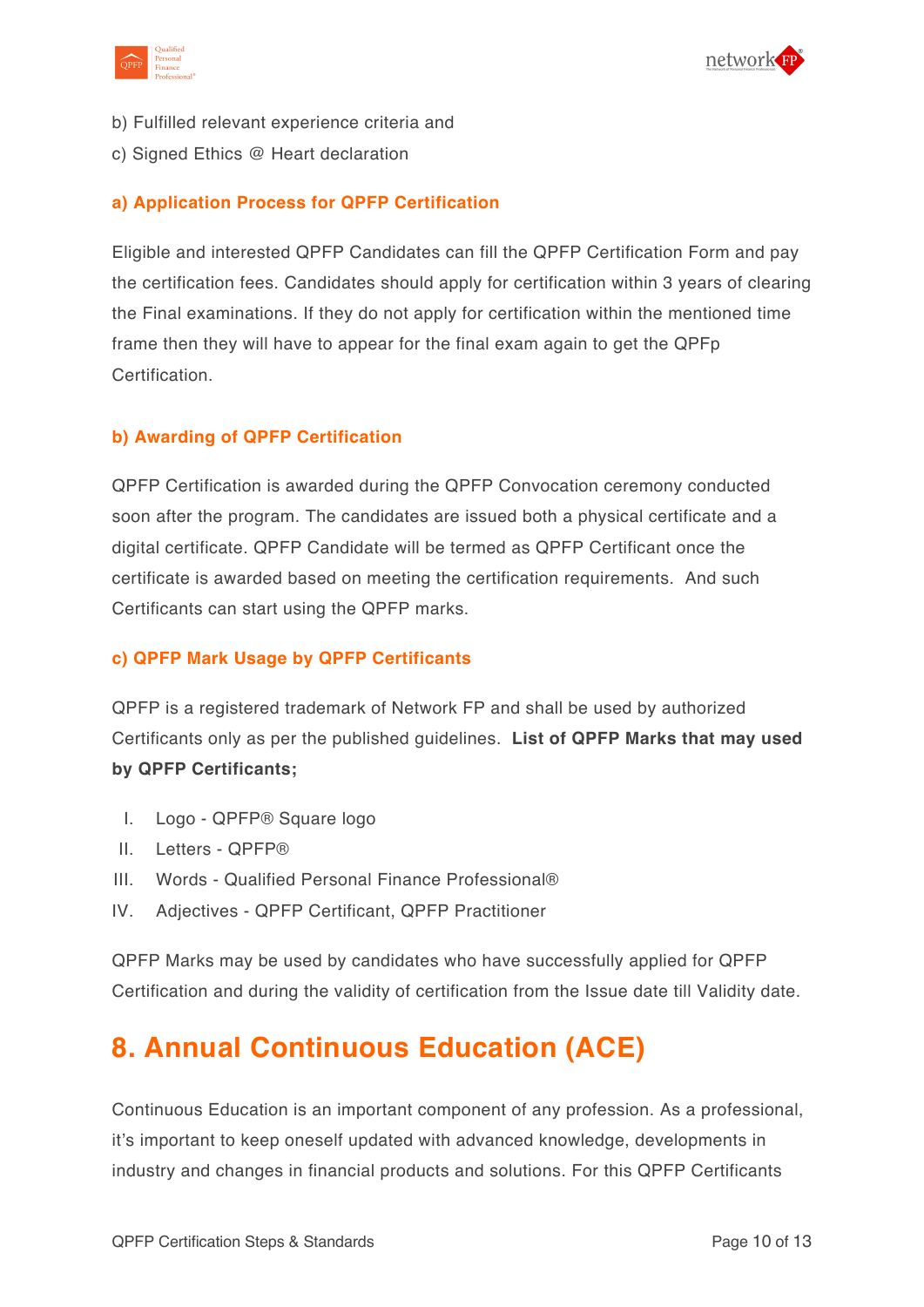



are required to pursue continuous education as per the guidelines to maintain their certification.

### **a) Number of ACE Points**

This continuous education is measured in the form of ACE points (or hours). ACE points requirement will come into effect soon after awarding of QPFP certification on a pro-rata basis.

**Minimum ACE** – 12 points / hours per annum to renew QPFP Certification.

### **b) Education that will qualify for ACE Points**

Scope of ACE Education will remain the same as that covered in QPFP Program Curriculum. However the topics can be in advanced and related knowledge areas which are not covered in the OPFP Curriculum.

### **c) ACE Programs & Events**

QPFP Certificants may pursue the continuous education through recognized ACE Points Programs & Events. Currently Network FP's ProMembership program sessions and some of the events quality for ACE Points for QPFP Certificants.

### **d) ACE Points Cycle**

ACE Points annual cycle will run from **January to December**. ACE points requirement will come into effect soon after awarding of QPFP certification on a pro-rata basis.

### **9. Renewal of Certification**

QPFP Certificants who wish to use QPFP marks in their career / practice and get other renewal benefits need to renew their certification **once in 3 years**.

### **a) Eligibility for QPFP Certification Renewal**

QPFP Certificants need to retain their certification on an ongoing basis. Following is the eligibility to retain the certification;

**Minimum ACE** – 12 points / hours per annum (to renew QPFP Certification)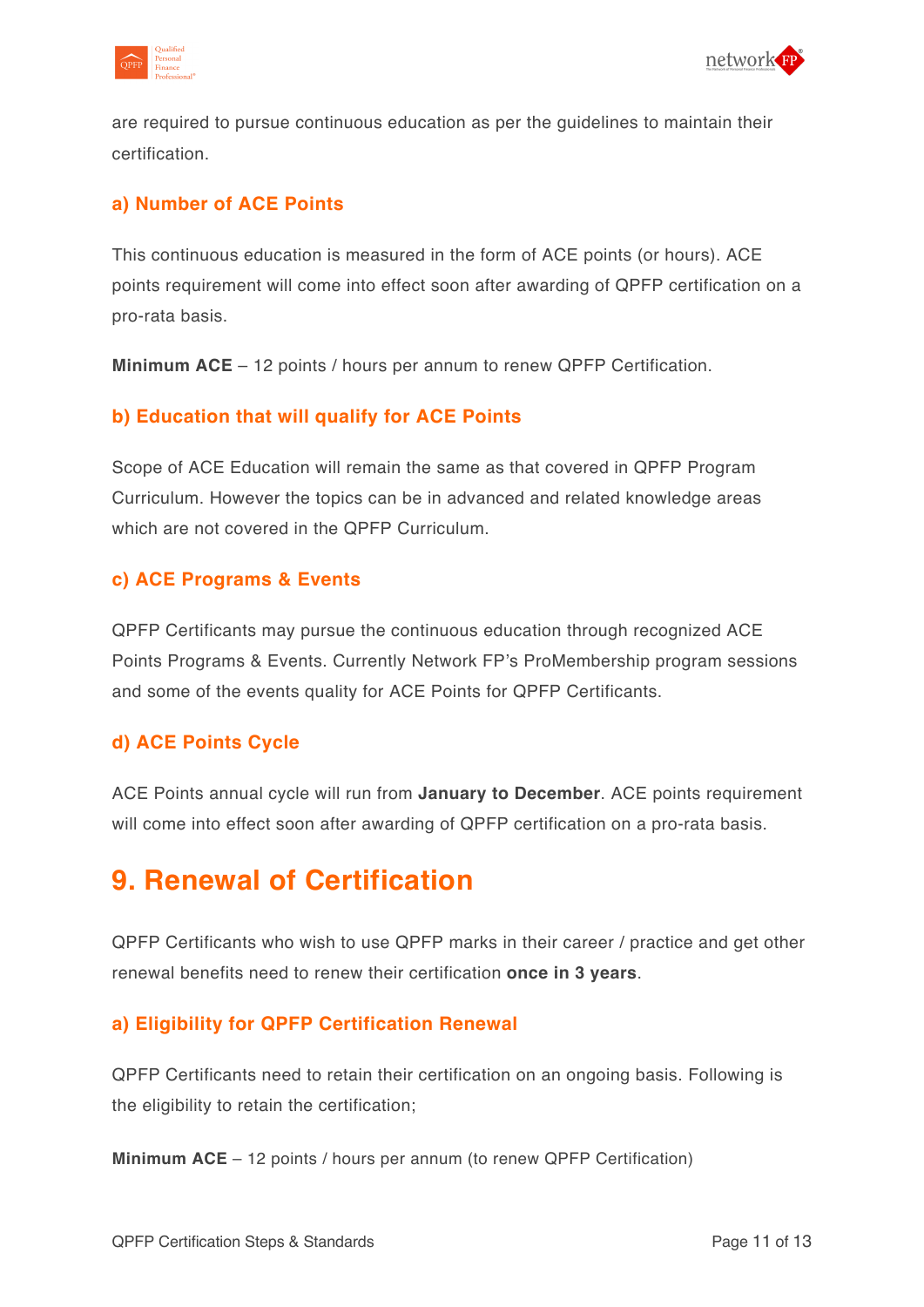



### **b) Renewal Benefits**

- i) Permission to continue using QPFP Marks
- ii) Digital Certificate with New Validity
- iv) ACE points administration
- v) Access to latest QPFP courseware and updated Protools

vi) QPFP Certificants who are NFP ProMembers also – QPFP Certification shall be highlighted in the ProMembers Directory.

### **c) Non-renewal of certification**

Certificants shall stop using the QPFP marks, logo and credentials if they fail to renew their certification along with completion of ACE points requirement upon due date. Such candidates will have to once again give the final exam to get the Certification.

### **10. Honorary QPFP Certificants**

Some of the senior professionals in the fraternity who are running successful practices & have also contributed to the growth of profession shall be honoured with QPFP Certification. Network FP shall by invitation award honorary QPFP Certification to such professionals who are in high standing in the industry.

Such Professionals shall not be required to give any level of examination, however will be required to go through a mandatory 10 hour orientation program covering summary of the entire QPFP Curriculum Topics & ProTools.

#### **Criteria for Grandfathering;**

- **a) Education** Completed graduation + industry exam + professional education
- **b) Experience** Minimum 10 years of experience in Personal Finance field
- **c) Practice** Running a successful financial advisory career / practice / business
- **c) Contribution** Contributed to growth of personal finance profession in the country

Grandfathered QPFP Certificants shall also apply for & renew QPFP Certification as per the QPFP Standards & Guidelines.

A special taskforce shall be formed to identify, shortlist and invite such candidates.